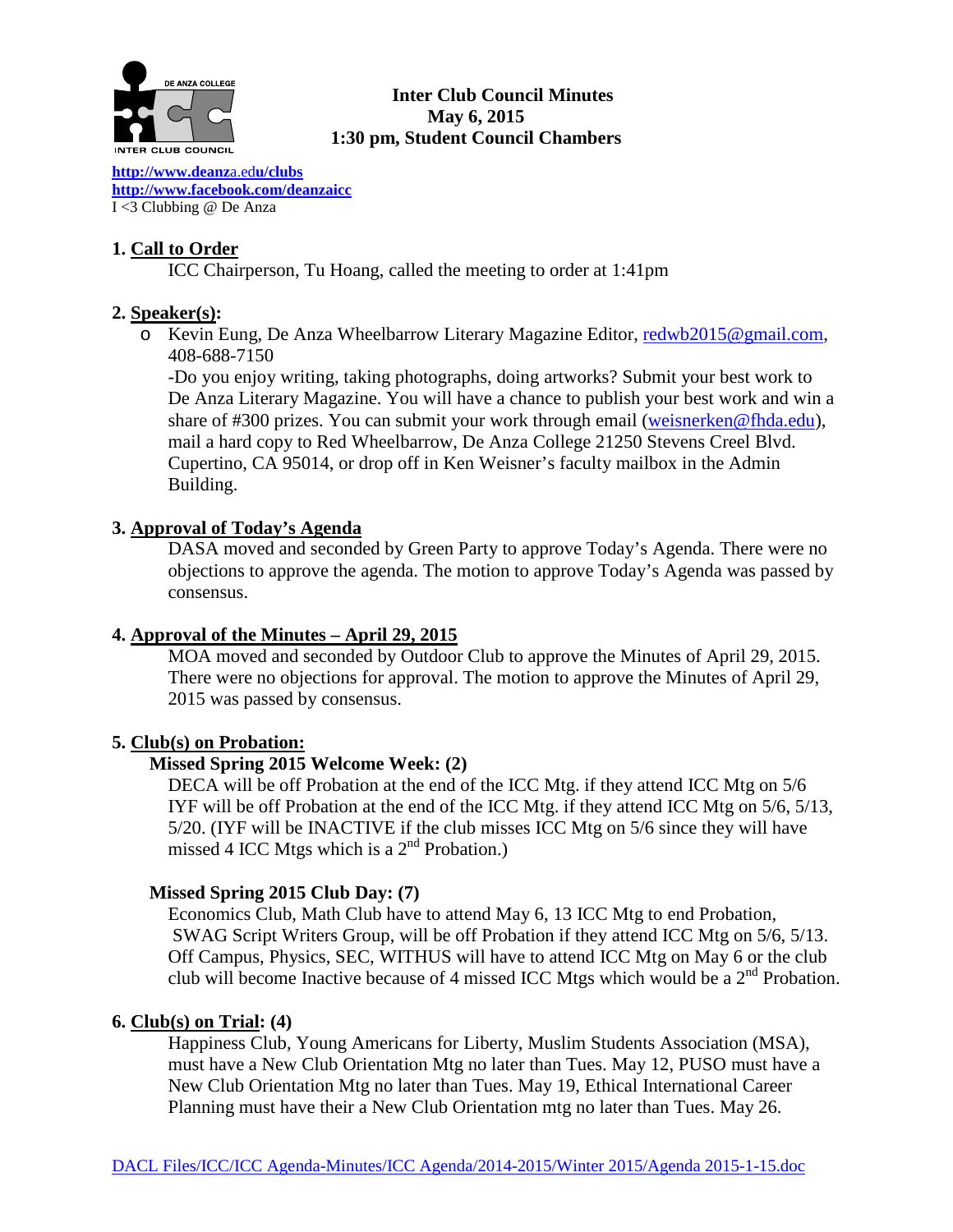### **7. Number of Active Clubs: (68)**

### **8. Calendars**

 **8.1 ICC/Club Calendar of Events as of 5/4/15** Information is from the Event Planning Request Form (**New Information in Bold**/ \* Money collected)

| May 1,8,15 | Scanning Korean Movies hosted by $KSA - 11:30$ am $- 3:30$ pm $-$ FOR3          |
|------------|---------------------------------------------------------------------------------|
| May $14$   | Spring Carnival $-11:00$ am $-1:00$ pm $-$ Main Quad                            |
| May $21$   | $2nd$ Annual Healing Traumatic Memories with Fr Michael Lapsleg                 |
|            | hosted by Inclusability – 1:30 pm – 3:30 pm – Conference Room B                 |
| May $23$   | Culture show hosted by $VSA - 6:00 \text{ pm} - 10:00 \text{ pm} - \text{VPAC}$ |
| May 29     | <sup>*</sup> "Just Be A $\star$ " Spring Dance – 9:00 pm – 12:00 am             |
|            | - Conference Room A/B                                                           |
| May $30$   | <b>YSOM Conference (Workshops) hosted by APASL</b>                              |
|            | $-9:00$ am $-4:45$ pm $-121$ , L23-26                                           |
|            |                                                                                 |

### **8.2 DASB Calendar of Events as of 5/4/15**

Information is from the Event Planning Request Form (**New Information in Bold**/ \* Money collected)

May 7 Screening of "To Light a Candle" documentary  $-1:30$  pm  $-3:30$  pm  $-$ Conference Room B

### **9. ICC/Club Account Balance Status (New Information in Bold) (As of 5/4/15)**

| <b>Club/ICC Allocation Account</b>     | $(#41-54730)$ | \$4,385.31  |
|----------------------------------------|---------------|-------------|
| <b>ICC Allocation-New Club Account</b> | $(#41-54720)$ | 300.00      |
| <b>ICC Emergency Relief Account</b>    | $(#44-4289)$  | \$2,516.84  |
| <b>ICC Events Award Account</b>        | $(#41-54600)$ | \$5,100.00  |
| <b>ICC</b> Inactive Hold               | $(#44-4300)$  | \$6,827.93  |
| <b>ICC Scholarship Account</b>         | $(#44-4310)$  | \$12,333.27 |
| ICC.                                   | $(#44-4320)$  | \$2,491.85  |
|                                        |               |             |

# **10. Business**

### **10.1 Club Budget Request (Info/Action)**

- 
- a. Inclusability moved and seconded by SFJ to approve Women and Minorities Who Code's request of \$150 from the Club/ICC Allocation Account #41- 54730 to Women and Minorities Who Code #41-44469-4013 for Club Banner 4 Elements Hip Hop moved and seconded by Rainbow to end discussion. Discussion ended by consensus. There were no objections for approval for the motion. The motion to approve Women and Minorities Who Code's request of \$150 from the Club/ICC Allocation Account #41-54730 to Women and Minorities Who Code #41-44469-4013 for Club Banner, was passed by consensus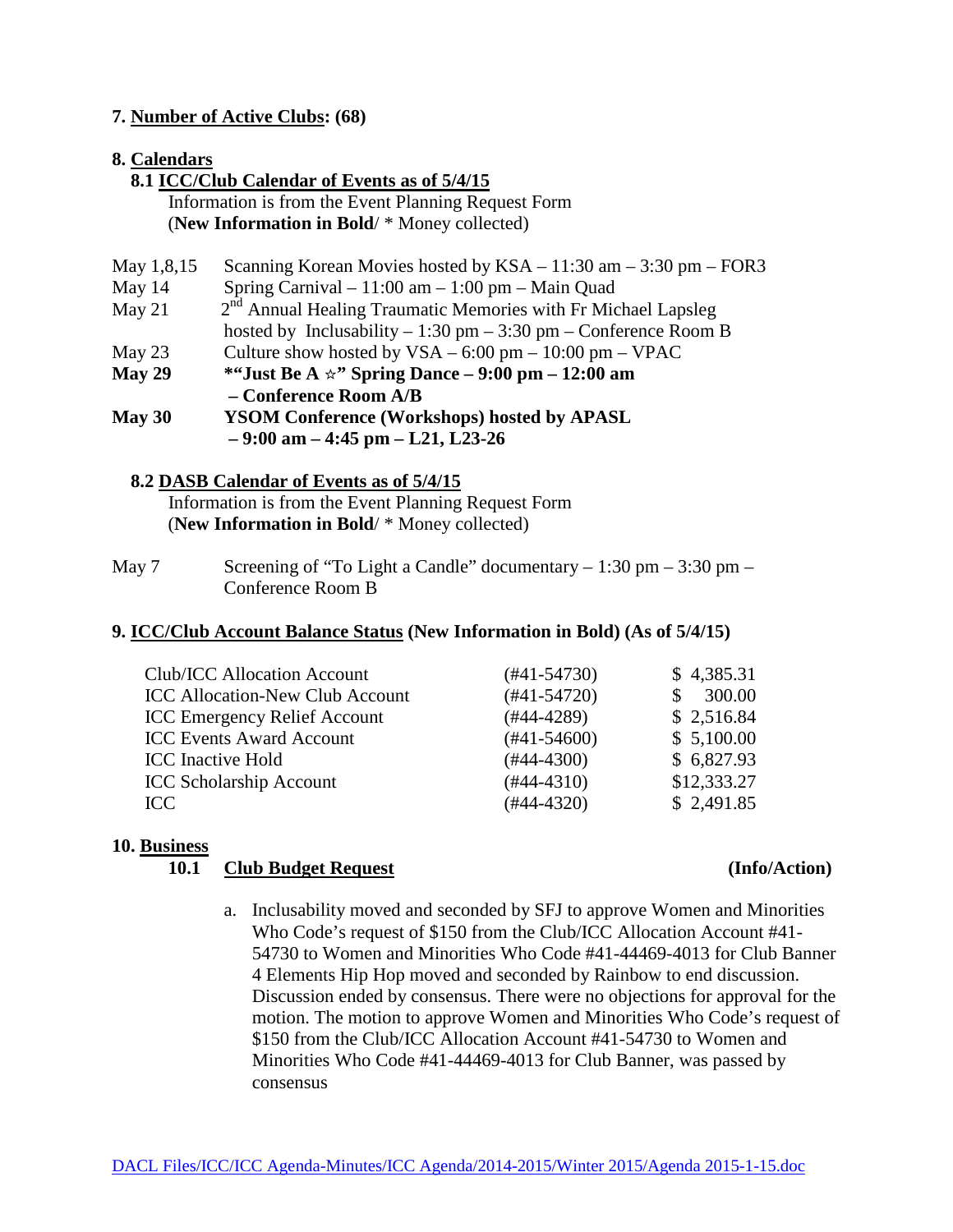b. JAA moved and seconded by MOA to approve ICC's request of \$300 from the Club/ICC Allocation Account #41-54730 to New Club Allocation #41-54720. Green Party moved and seconded by 4 Elements Hip Hop to end discussion. Discussion ended by consensus. There were no objections for approval for the motion. The motion to approve ICC's request of \$300 from the Club/ICC Allocation Account #41-54730 to New Club Allocation #41- 54720, was passed by consensus.

### **10.2 Just Like A** ☆ **"Spring Dance" Fundraiser account**

The ICC was asked to which account are we going to hold our money fundraised from Dance ticket sales, ICC Emergency Relief Account (#44-4289) for Emergency Relief Budget or ICC Scholarship Account (#44-4310) for scholarship.

Green Party moved and seconded by Rainbow to have Dance funds in the ICC Emergency Relief Account (#44-4289). 4 Elements Hip Hop moved and seconded by Outdoor Club to end discussion. There was an objection. A vote was taken to approve to have money in the ICC Emergency Relief Account (#44-4289). 40 Yes 6 No. The motion to approve to have money from Dance ticket in the ICC Emergency Relief Account (#44-4289) was passed by majority vote.

#### **10.3 DASB Elections- Club Endorsements**

If your club would like to submit your endorsement for the DASB Election, please pick up and complete the Club Endorsement of DASB Senate Trustee Candidate Form.

Vote of the club will be required and the club need to turn in the Endorsement to the Office of College Life PRIOR to public endorsement announcement of candidates.

### **10.4 Club Introductions (15)**

## **- Club Purpose, Club meeting time, Coming Event (Info was taken from the form submitted)**

Economics Club, Elite Dance Club, Film Society, Grace Fellowship, International Youth Fellowship (IYF), Korea Campus Crusade for Christ (KCCC), Off-Campus

InterVarsity Christian Fellowship

Our purpose of the club is to provide a space for students that are curious to know more about God on campus. Our main focus is to educate students about the bible and provide a fun & energetic family for students

Club Meetings on Fridays 1:30 pm at L-24 Growth Group M-Th (Time varies) at MLC

Iranian Student Association (ISA) Introducing Persian culture – doing activities like hiking, movie night and celebrating Persian events Club Meetings on Fridays 1:00 pm – 2:00 pm.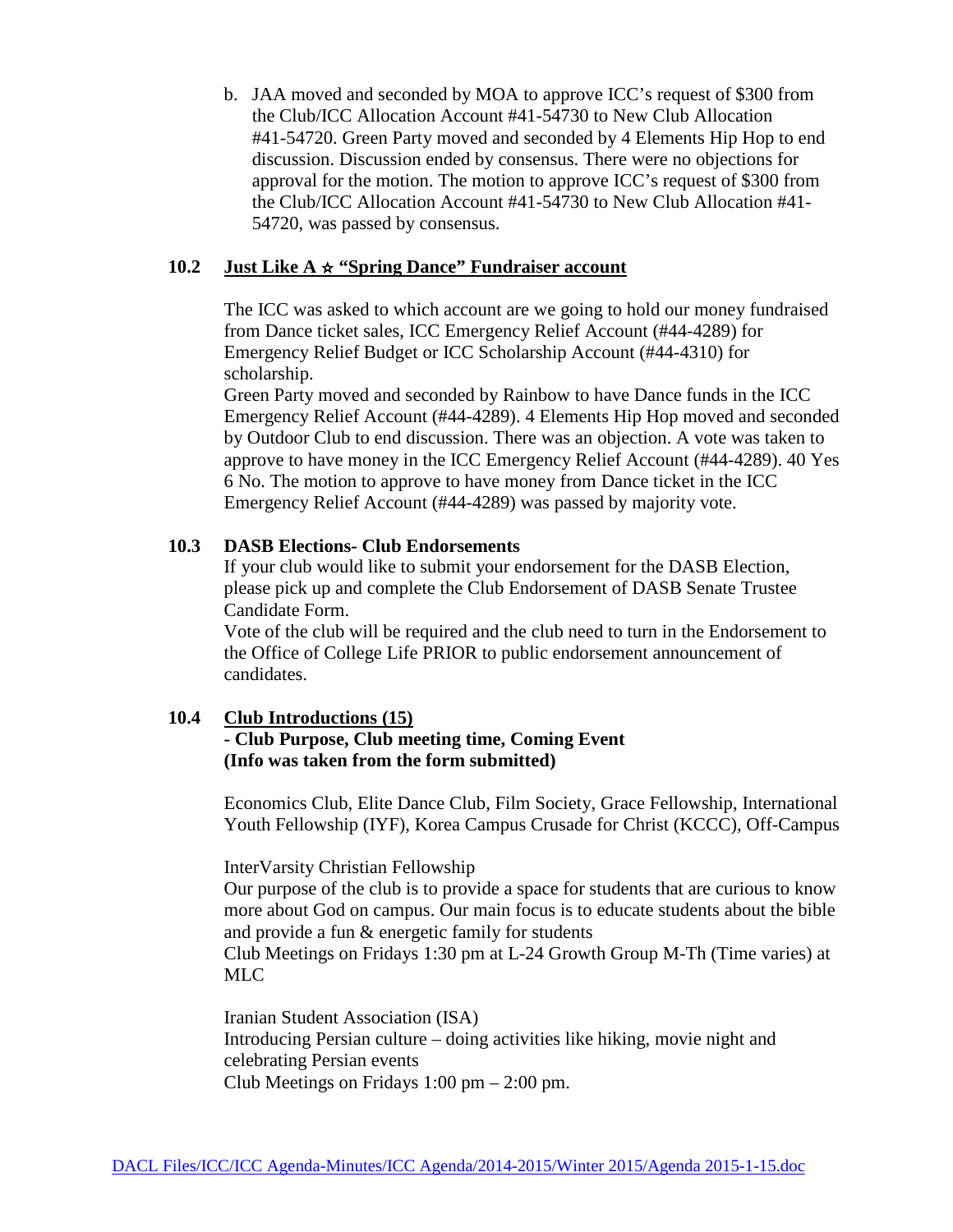Japanese and American Association (JAA) We welcome Japanese international students and welcome to the American life. Also we welcome anyone interested in Japanese culture, language, food to learn and make Japanese friends Club Meetings on Fridays  $12:30 \text{ pm} - 2:30 \text{ pm}$  at L-48

Korean Students Association (KSA) -Scanning the Korean movie -Introduce volunteer opportunity -Share transfer data for future transfer student. Club Meetings and Events are posted on our KSA De Anza facebook page. Transfer data presentation is coming up.

K-Pop Dance Club Perform for events outside or for De Anza enjoy / dance to K-Pop music Our club do not look for dancers. Just anyone who is interested in improving their dance or enjoy K-Pop Club Meetings on Fridays  $3:00 \text{ pm} - 5:00 \text{ pm}$  at L-74

Latina/o Empowerment At De Anza Club (¡LEAD!) A club for Latina/o students and their allies, ¡LEAD! Fosters personal growth, community service and cultural understanding.

Leo Club De Anza Volunteer club, helping the society Club Meetings on Thursdays.  $12:30 \text{ pm} - 1:20 \text{ pm}$  at L-33

Marketing Club

Our club is to gather the students who are interested in learning marketing concepts and earning a similar business experience that have club members work on some programs together as a group.

\*We are now looking for a new graphic designer.

Club Meetings on Fridays 1:30 pm  $- 2:30$  pm at L-22

EXP Program Event is coming up to introduce more marketing concepts in playing games.

Mathematics Club Prepare students who are interested in participating in the Amatyc math competition Club Meetings on Fridays  $1:30 \text{ pm} - 2:30 \text{ pm}$  at S-43

Medical Outreach Association Provide awareness to students interested in the health or medical fields as well as performing philanthropic activities for poverish countries. Club Meetings on every other Fridays 2:30 pm – 3:30 pm at L-49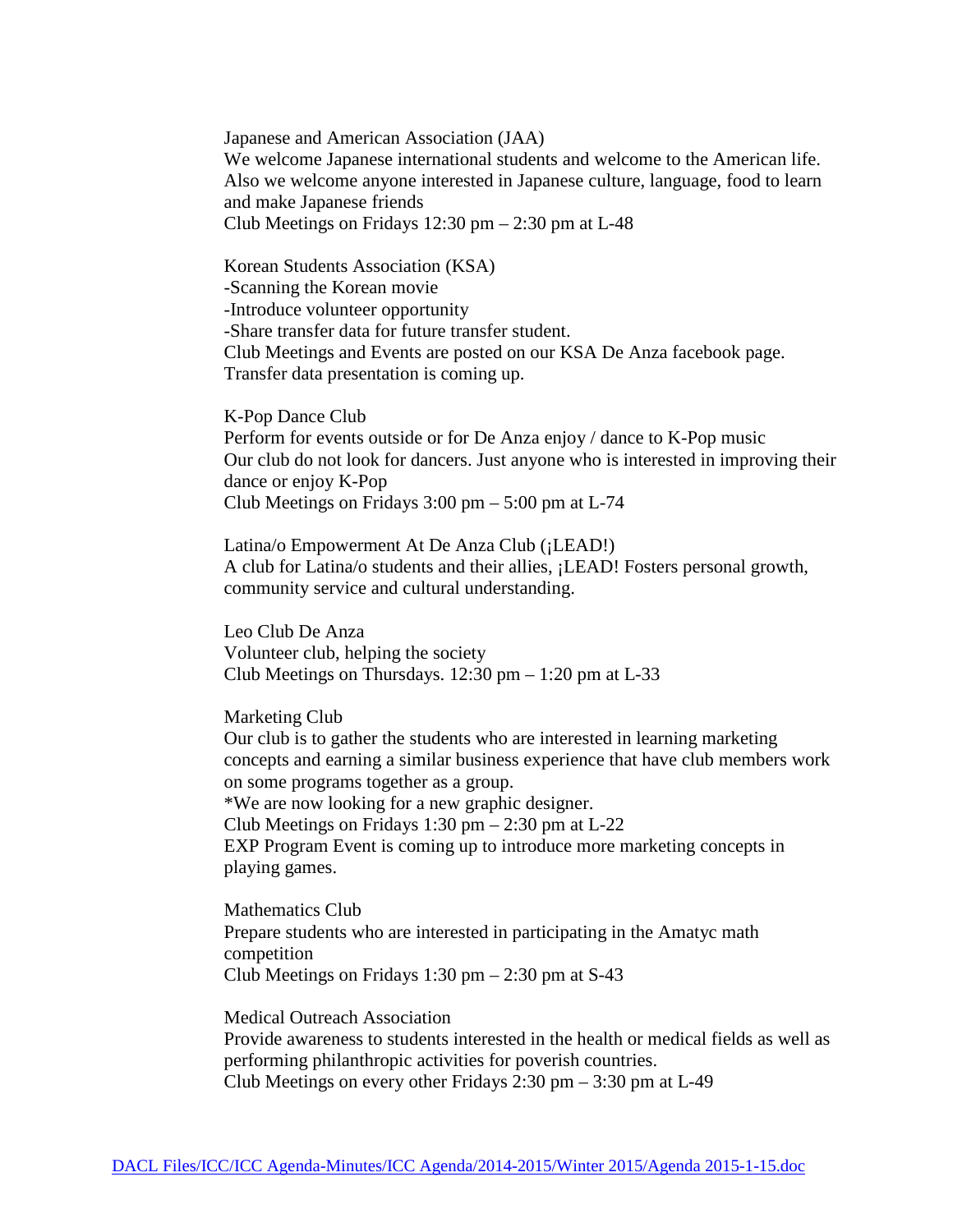Myself

The purpose of our club is to help students get jobs and internships with resumewriting workshops, public speaking activities, team-building simularlations, volunteering opportunities, and interview preparation techniques. Club Meetings on Fridays12:00 pm  $-1:00$  pm at ADMIN 102

eSports

De Anza eSports aims to help the De Anza community get involved in eSports as players, sectators, and producers.

Club Meetings on every other Fridays at MCC 13. Coming Meetings on 5/15. 5/29

# **11. Reports:**

ICC Chairperson: Tu Hoang

- 1. Feel free to set any music from your culture at the beginning of ICC meeting because ICC meeting needs the diverse of cultures! It's a good way to advertise your culture!!!
- 2. Please stop by ICC office in my office hour if you have any question or just say "Hi" to me!! I'd love to meet people.

ICC Chair of Finance: John Hong

1. I will transfer unused funds of \$180 from Developers' Guild #41-54189-5922 back to the Club/ICC Allocations #41-54730.

ICC Chair of Programs: Raisa Hernandez

- 1. Please sign up to become volunteers for spring carnival on May 12
- 2. Let's start selling tickets for Spring Dance.

ICC Chair of Marketing: Judy Chan

- 1. 15K people were reached to ICC Club Day Event on Facebook. Thanks for sharing the event to your friends.
- 2. Spring Carnival is coming, please help us to promote by telling your friends.
- 3. Trust me, Spring Dance will be fun this year. Please invite your friends to come and sell the dance tickets.

ICC Advisor: La Donna Yumori-Kaku

- **1.** Club Elections for Summer/Fall 2015 Spring 2016 needs to be completed no later than Friday, May 15. These club officers need to be here Fall, 2015. All Club Constitutions are on the website [www.deanza.edu/clubs.](http://www.deanza.edu/clubs) Be sure to check that the officers match what your constitution states. Club Financial Rosters are due Wed. May 20
- **2.** Clubs getting in contact with other clubs: 1.) Send an email to me and I will forward it to the club

2.) Put a note in their Club mailbox in the Club Room

3.) Go to their Club Meeting

4.) See the ICC Rep at the ICC Meeting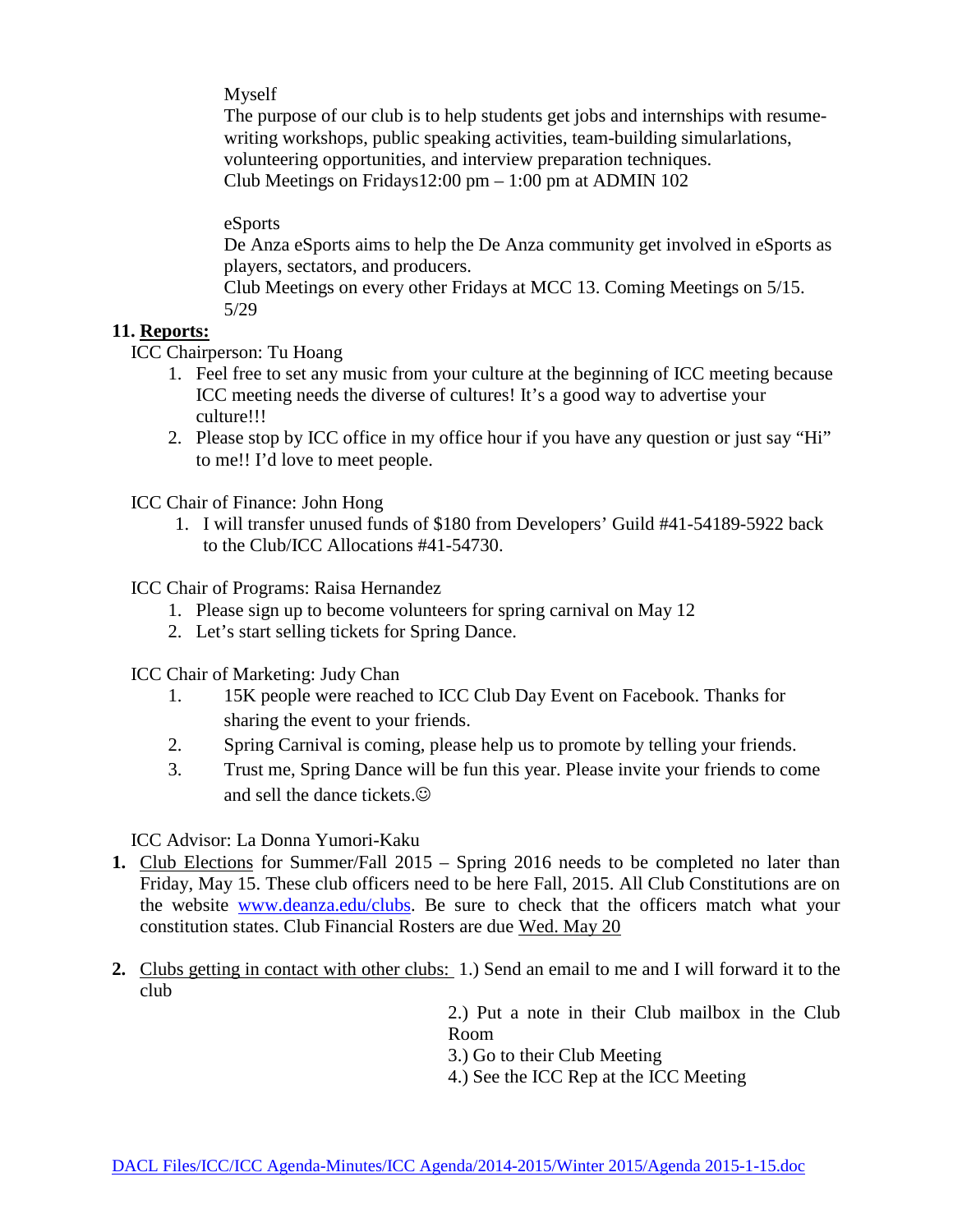5.) Contact their Club Advisor by email or staff mailbox

**3.** De Anza Graduation: Apply for graduation by Friday, May 22 in order for your name to appear in the ceremony

 program. Students completing their degree requirements in the summer may participate in the ceremony. Caps

 and gowns may be purchase in the De Anza Bookstore. The deadline to apply for graduation is Friday, June 27.

Additional information is available at: [www.deanza.edu/graduation.](http://www.deanza.edu/graduation)

- **4.** Just Be A Star Spring Dance tickets available to sell (10 or 20 tickets) after the ICC meeting. Sell them and your club may have more to sell. Be sure to deposit the ticket sales at the Student Accounts Office.
- **5.** Mon. May 18 I will be taking the day off. Please plan accordingly.

#### **12. Announcements**

4 Elements Hip Hop: First Thursday Open Mic – May 7, 2015, 5:00 pm – 8:00 pm, Euphrat Museum

Open mic event, open to public, all forms of entertainment welcomed

APASL: YSOMIS – May 30, 2015, 9:00 am, College Hinson Center YSOMIS is the 3<sup>rd</sup> annual APA awareness conference, it consists of free workshops, entertainment and much more, located in the Hinson Center, breakface, lunch, and dinner is all free, come and join the movement.

4 Elements Hip Hop: Discussion on Baltimore – May 7 2015, 2:00 pm – 5:00 pm, MCC Activity Area

Presentation of the current social-political climate in Baltimore, with a discussion and creative workshop. 4E co-sponsor, event courtesy of the BLC

Green Party: Democrat Here, Now – May 12 2015, 11:00 am – 1:00 pm, Quad, Stage, Patio

Meet DASB Candidates.

Green Party/Inclusability: Garth Hewitt Human Rights Singer Song Writer – May 7 2015, 12:00 pm – 1:00 pm, Patio Stage Singer Song Writer Garth Hewitt human rights, social justice.

#### **13. Roll Call**

| <b>Active Club</b>      | <b>Present</b> | <b>Absent</b> | <b>Probation.</b> Probation.<br>AВ |
|-------------------------|----------------|---------------|------------------------------------|
| 300! Bowling Club       | χ              |               |                                    |
| 4 Elements Hip Hop Club | v<br>Λ         |               |                                    |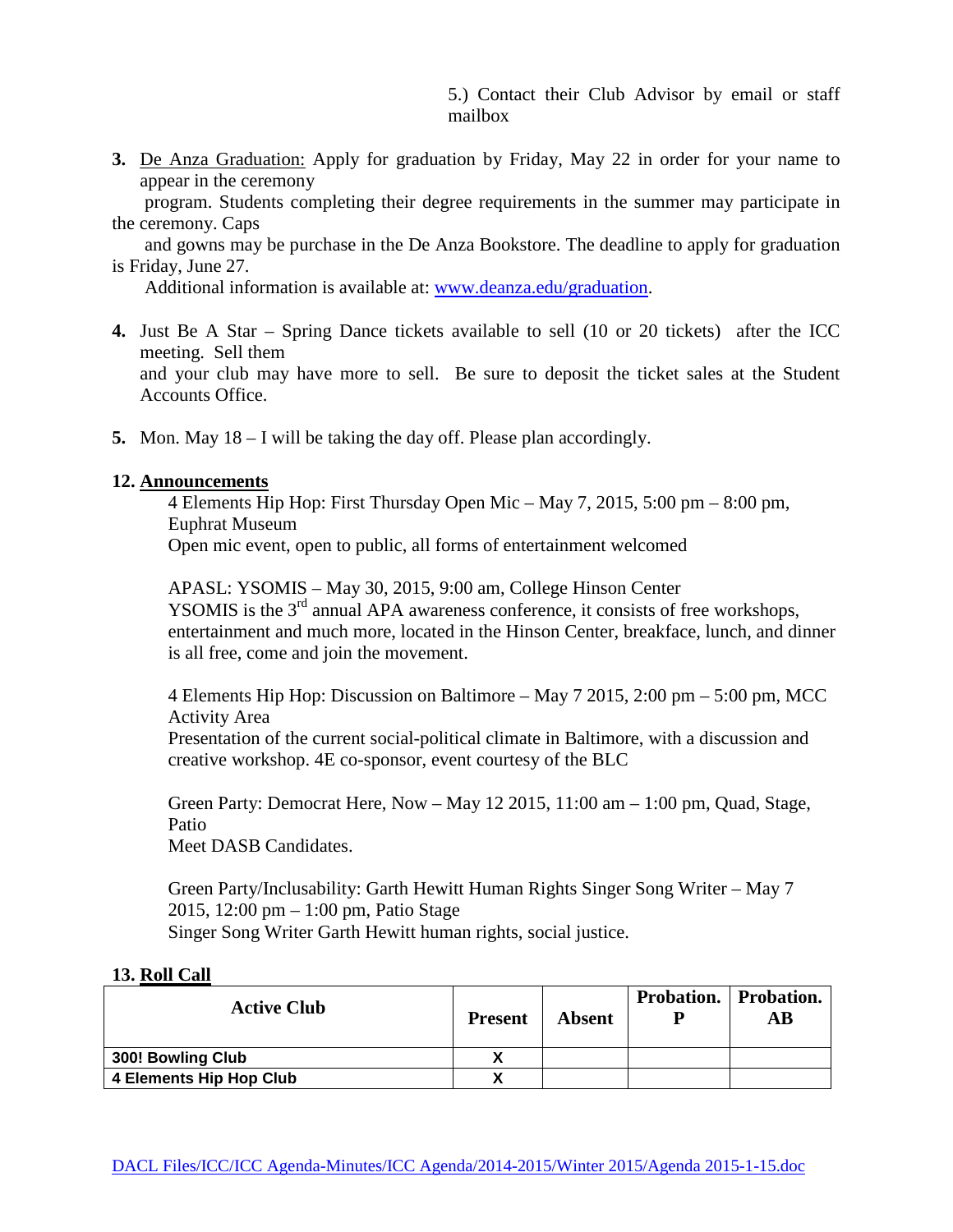| <b>Active Community Engagement Club (ACE)</b>                           | X |   |                           |   |
|-------------------------------------------------------------------------|---|---|---------------------------|---|
| <b>Anime Club</b>                                                       | X |   |                           |   |
| <b>Anti-Bullying Club (ABC)</b>                                         |   |   |                           |   |
| <b>Apple-N-Droid</b>                                                    | X |   |                           |   |
| <b>Asian Pacific American Students for</b><br><b>Leadership (APASL)</b> | X |   |                           |   |
| <b>Association of Computer Machinery (ACM)</b>                          | X |   |                           |   |
| <b>Auto Technology</b>                                                  | X |   |                           |   |
| <b>Badminton Club</b>                                                   |   |   |                           |   |
| <b>Ballet Folklorico</b>                                                |   |   |                           |   |
| <b>Cheer and Dance Team</b>                                             | X |   |                           |   |
| <b>Chinese Student Association (CSA)</b>                                |   | X |                           |   |
| <b>Christians on Campus 7/12</b>                                        |   | X |                           |   |
| <b>Circle K</b> 4/16/15                                                 | X |   |                           |   |
| <b>Cross Cultural Partners Club (CCPC)</b>                              | X |   |                           |   |
| Cycling Dons 1/19/15                                                    |   |   |                           |   |
| <b>DeAnthro 11/7/15</b>                                                 | X |   |                           |   |
| <b>DECA 6/28/15</b>                                                     |   |   | X                         |   |
| <b>Desi Student Association (DSA)</b>                                   |   | X |                           |   |
| <b>Developers' Guild</b>                                                | X |   |                           |   |
| Economics Club                                                          |   |   |                           | X |
| Elite Dance Club 3/31/15                                                |   | X |                           |   |
| Engineering Technology Club (ETC) 6/10/15                               | X |   |                           |   |
|                                                                         |   |   |                           |   |
| eSports Club 5/27/15                                                    | X |   |                           |   |
| <b>Fellowship of Overseas Students (FOS)</b><br>3/27/15                 | X |   |                           |   |
| Film Society 9/30/15                                                    |   | X |                           |   |
| Grace Fellowship 6/26/15                                                | X |   |                           |   |
| Green Party 5/15/16                                                     | X |   |                           |   |
| <b>Hong Kong Students Association (HKSA)</b><br>10/2/15                 | X |   |                           |   |
| Inclusability 5/22/15                                                   | X |   |                           |   |
| <b>International Student Volunteers (ISV)</b><br>3/28/16                | X |   |                           |   |
| International Youth Fellowship (IYF) 12/12/15                           |   |   | $\boldsymbol{\mathsf{X}}$ |   |
| InterVarsity Christian Fellowship at De Anza<br>3/20/16                 | X |   |                           |   |
| Iranian Student Association (ISA) 4/9/15                                | X |   |                           |   |
| Japanese and American Association (JAA)<br>6/30/15                      | X |   |                           |   |
| Korean Campus Crusade for Christ (KCCC)<br>3/4/15-5/16/15               |   | X |                           |   |
| Korean Student Association (KSA) 6/26/15                                | X |   |                           |   |
| K-Pop Dance Club 4/16/16                                                | X |   |                           |   |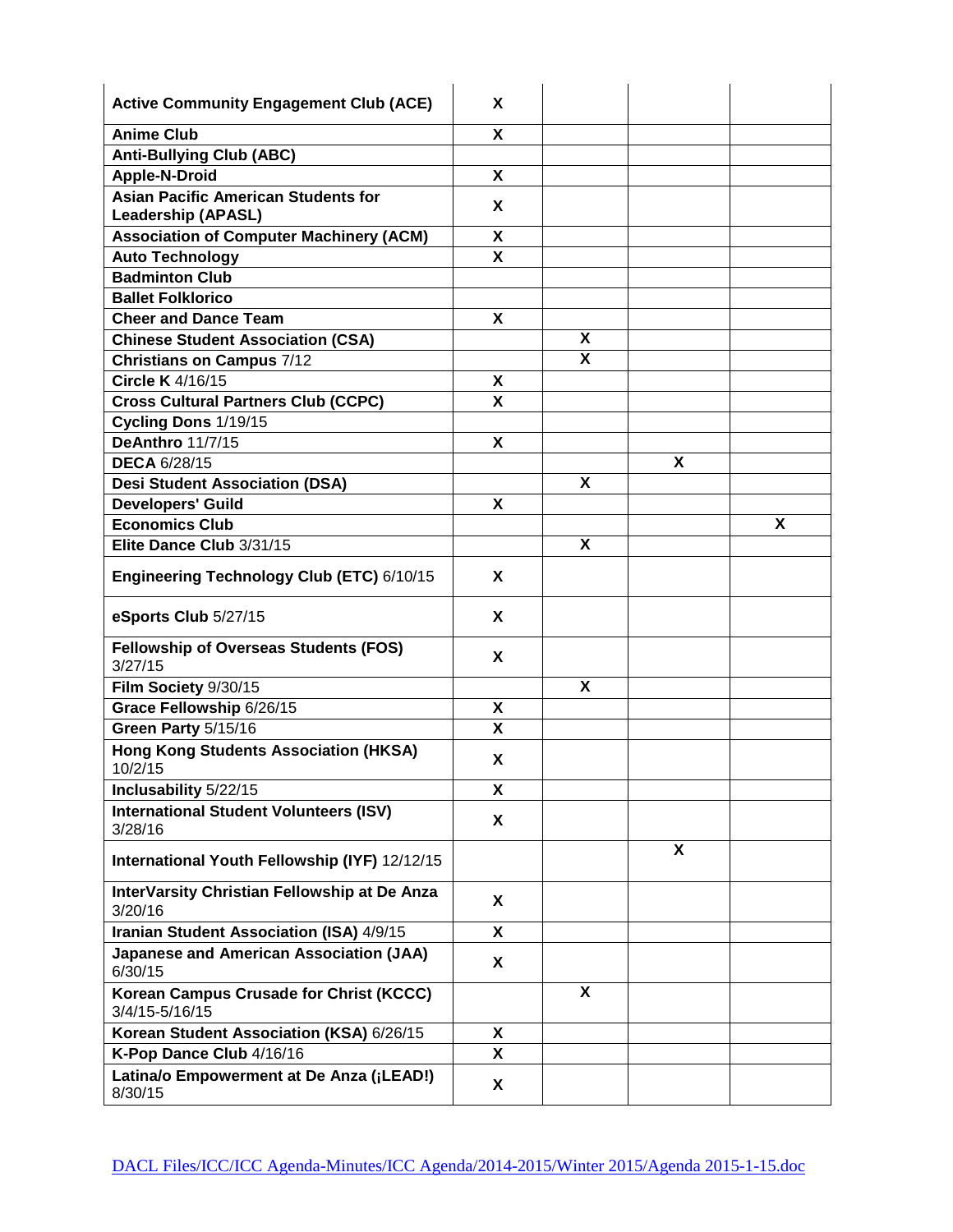| Leo Club De Anza 4/22/15                                  | X                         |    |                         |                         |
|-----------------------------------------------------------|---------------------------|----|-------------------------|-------------------------|
| Marketing Club 6/11/15                                    | x                         |    |                         |                         |
| Mathematics Club 6/22/15                                  |                           |    | $\overline{\mathbf{x}}$ |                         |
| Medical Outreach Association 6/30/15                      | X                         |    |                         |                         |
| <b>Myself</b>                                             | X                         |    |                         |                         |
| Off-Campus Club 6/27/15                                   |                           |    |                         | X                       |
| <b>Outdoor Club Til Notified</b>                          | X                         |    |                         |                         |
| Permias Indonesian Student Organization<br>(PISO) 9/29/15 |                           | X  |                         |                         |
| Philosophy Club 5/14/15                                   |                           | X  |                         |                         |
| <b>Physics 6/30/15</b>                                    |                           |    |                         | X                       |
| Rainbow Club 5/7/15                                       | X                         |    |                         |                         |
| Saltworks Christian Fellowship 6/30/15                    |                           | X  |                         |                         |
| Second Journey 9/26/16                                    | X                         |    |                         |                         |
| <b>Shotokan Karate</b>                                    | X                         |    |                         |                         |
| <b>Social Entrepreneurship Club (SEC)</b>                 |                           |    | X                       |                         |
| <b>Student Nurses Organization (SNO)</b>                  | X                         |    |                         |                         |
| <b>Students for Justice (SFJ)</b>                         | X                         |    |                         |                         |
| <b>Sustainability (DASA)</b>                              | X                         |    |                         |                         |
| <b>SWAG Script Writers Club</b>                           |                           |    | Χ                       |                         |
| <b>Taiwanese Student Association (TSA)</b>                | X                         |    |                         |                         |
| <b>Team HBV</b>                                           | X                         |    |                         |                         |
| <b>The De Anza Network</b>                                | X                         |    |                         |                         |
| The Helping hands                                         | X                         |    |                         |                         |
| <b>The Reasoning Games Club</b>                           |                           | X  |                         |                         |
| <b>T-Tennis Club</b>                                      | X                         |    |                         |                         |
| <b>Ultimate Layout</b>                                    | X                         |    |                         |                         |
| <b>UNICEF De Anza</b>                                     | X                         |    |                         |                         |
| <b>Vietnamese Student Association (VSA)</b>               | X                         |    |                         |                         |
| <b>Volleyball Club</b>                                    |                           | X  |                         |                         |
| <b>Volunteers of Nature Conservation (VONC)</b>           | X                         |    |                         |                         |
| <b>WITHUS</b>                                             |                           |    |                         | X                       |
| <b>Women &amp; Minorities Who Code</b>                    | X                         |    |                         |                         |
| <b>TOTAL</b>                                              | 48                        | 11 | $\overline{5}$          | $\overline{\mathbf{4}}$ |
| <b>Clubs on Trial</b>                                     |                           |    |                         |                         |
| <b>Young American For Liberty</b>                         | X                         |    |                         |                         |
| <b>P.U.S.O.</b>                                           | $\boldsymbol{\mathsf{X}}$ |    |                         |                         |
| <b>Happiness</b>                                          | $\pmb{\mathsf{X}}$        |    |                         |                         |
| <b>Ethical International Career Planning</b>              | X                         |    |                         |                         |

# **14. Adjournment**

ICC Chairperson, Tu Hoang, adjourned the meeting at 2:30pm

Respectfully submitted,

Jayme Kangley ICC Secretary